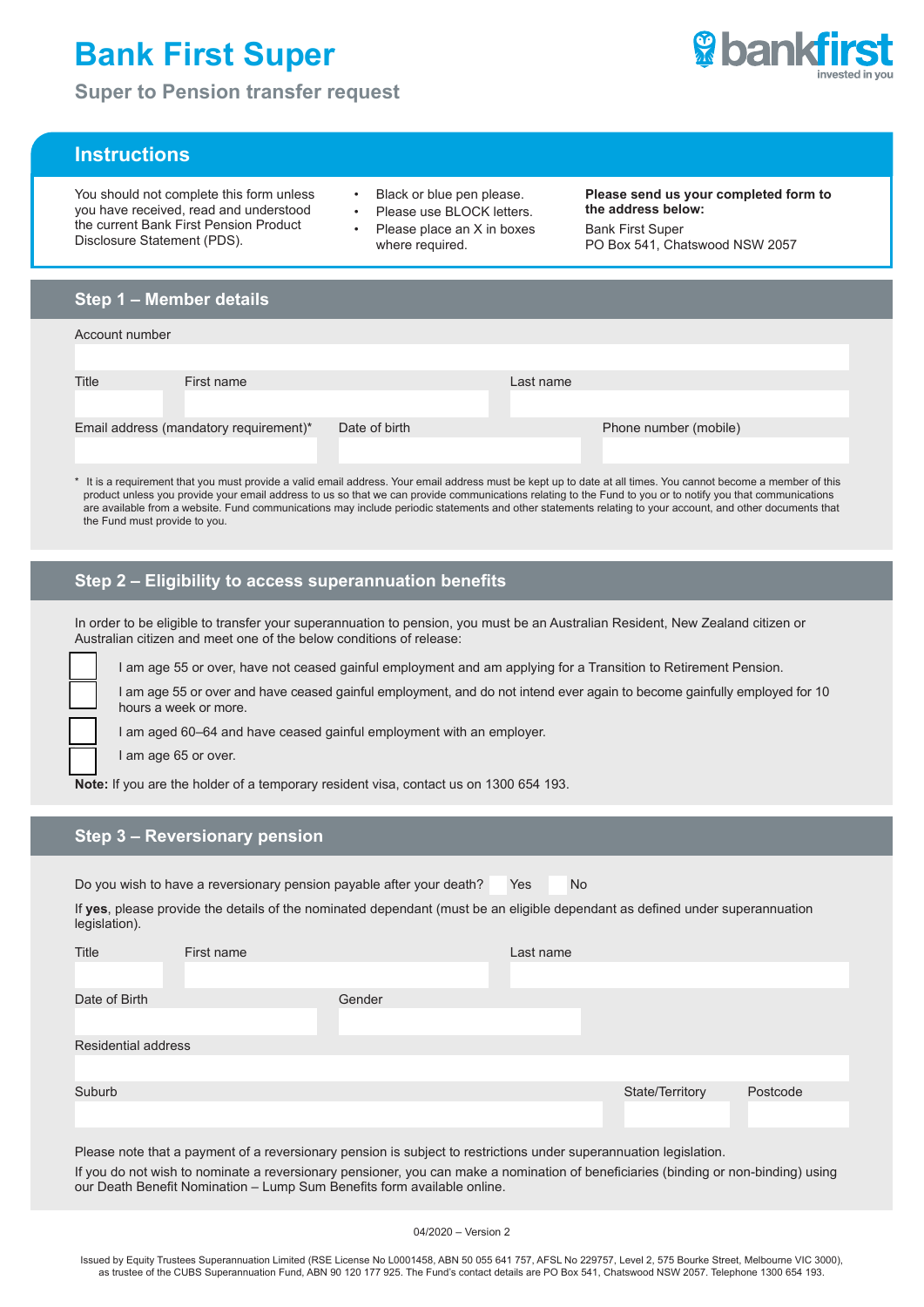**OR**

I am transferring my superannuation account balance to a pension.

I am leaving my super account open and request that  $\phi$  **be transferred to a pension.** 

Note: In accordance with Commonwealth Government legislation, for partial transfers, we will transfer your money proportionately from the two tax components held in your super account. If you have preserved and non-preserved amounts, we will transfer the non-preserved amount first. If you are transferring your full balance, you do not need to complete this section.

#### **4.1 Would you like to specify which of your investment options this withdrawal is taken from?**

|           | $No - go to the next step$ |
|-----------|----------------------------|
| <b>OR</b> |                            |

Yes – please complete the table below

If you do not select an option, your investments will be sold down in order of liquidity. Refer to the current PDS for more information.

| <b>Investment option</b> | <b>Amount</b> | Percentage |
|--------------------------|---------------|------------|
| Cash Plus                | \$            | or         |
| Conservative             | \$            | or         |
| <b>Balanced</b>          | \$            | <b>or</b>  |
| Growth                   | \$            | <b>or</b>  |
| <b>High Growth</b>       | \$            | <b>or</b>  |

**Must total 100%**

# **Step 5 – Pension payment details**

| Date of first pension payment              |           |             |          |                              |
|--------------------------------------------|-----------|-------------|----------|------------------------------|
| Frequency*:<br><b>Monthly</b><br>annually) | Quarterly | Half yearly | Annually | Month to receive payment (if |

Note: Payments will not commence until all relevant information has been received.

\* Payments will be paid on the 15th day of the month. If the 15th day falls on a weekend or public holiday, your income payment will be processed earlier so that it is accessible by the 15th. Quarterly payments will be made in March, June, September and December. Half yearly payments will be made in June and December.

# **Step 6 – Pension payment amount**

I would like to receive the:

| Minimum pension      |                                                                        |              |
|----------------------|------------------------------------------------------------------------|--------------|
| Specified pension of |                                                                        | per annum*   |
| Specified payment of | \$                                                                     | per payment* |
|                      | Maximum pension (only applicable to Transition to Retirement Pensions) |              |

\*Must be within minimum and maximum range if applicable.

Refer to the current PDS for information about minimum and maximum limits.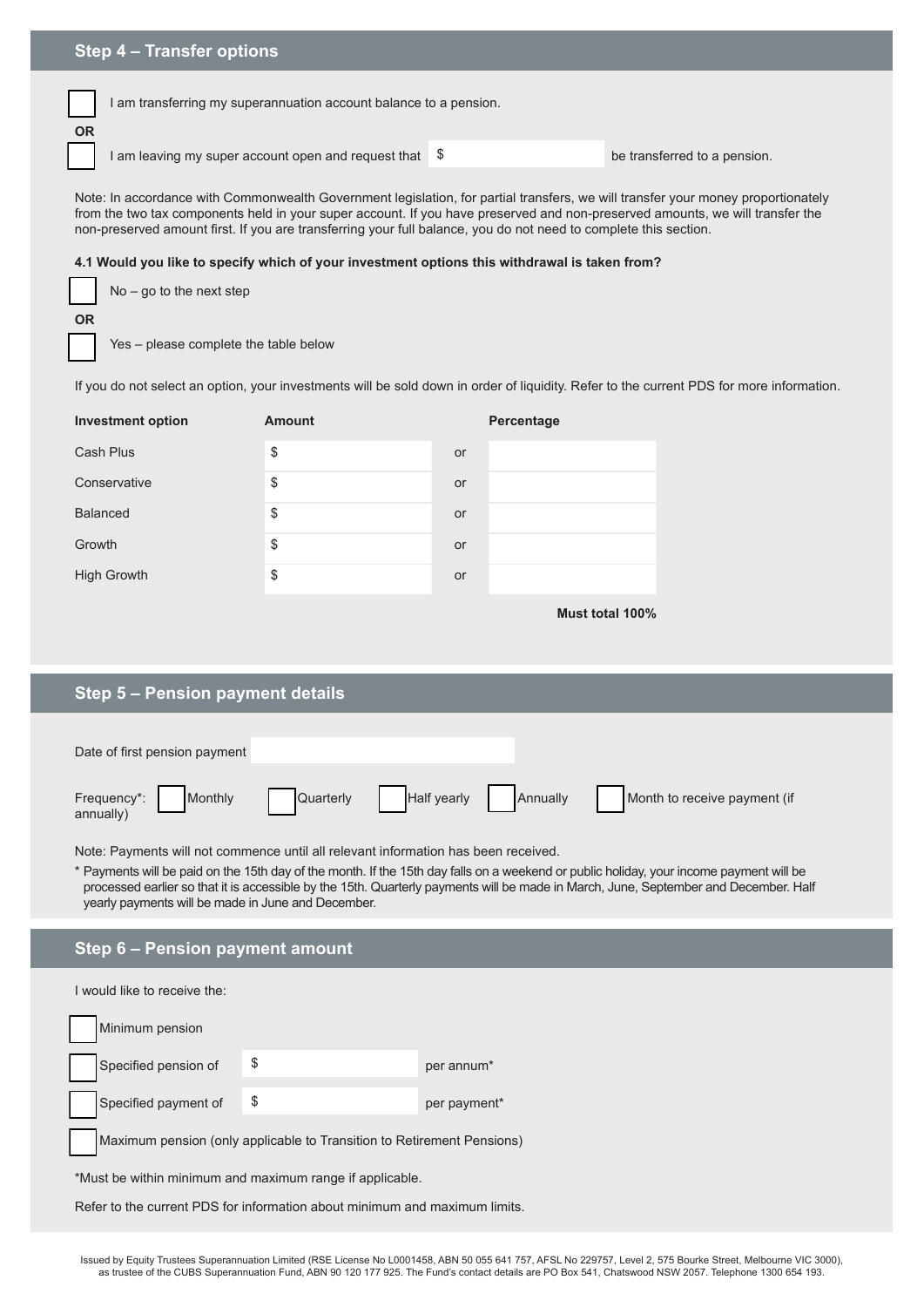## **Step 7 – Payment account**

| Name of bank, credit union, building society etc |                |  |  |
|--------------------------------------------------|----------------|--|--|
|                                                  |                |  |  |
| <b>Branch address</b>                            |                |  |  |
|                                                  |                |  |  |
| Branch number (BSB)                              | Account number |  |  |
|                                                  |                |  |  |
| Account name                                     |                |  |  |
|                                                  |                |  |  |
|                                                  |                |  |  |

# **Step 8 – Tax deduction notice**

In relation to personal contributions made to my superannuation account:

I am not eligible to claim a tax deduction/I am eligible but am not claiming a tax deduction.

I am eligible and elect to claim a tax deduction. (Please complete a 'Notice of Intention to Claim a Tax Deduction' form available from the Bank First website or on request by contacting 1300 654 193.

**Note:** If you do not submit a Notice of Intention to Claim a Tax Deduction or the Trustee does not/cannot accept the notice prior to your transfer to a pension, any personal contribution that forms part of the transfer will be treated as non-concessional, and you cannot claim a tax deduction in respect of the contribution.

# **Step 9 – Proof of Identity**

The law requires the Trustee to verify the identity of members to safeguard member benefits before processing certain requests including requests to commence a superannuation pension. Any documents you provide must be certified as true copies by a person authorised to certify documents. If you are not able to provide documents or obtain certifications as outlined below, contact us on 1300 654 193 for further alternatives.

Please indicate below what proof of identity documents you are providing:

#### **A certified copy of one of the following documents ONLY:**

- Driver's licence issued under State or Territory law
- Australian Passport
- Card issued under a State or Territory law, for the purpose of proving a person's age, containing a photo
- Foreign passport that contains a photo and the signature of the member (and translated by an accredited translator if in a foreign language)

## ....................................... **OR** ...............................................

#### **A certified copy of one of the following documents:**

- Birth certificate issued by a State or Territory
- Citizenship certificate issued by the Commonwealth
- Pension card or health card issued by Centerlink that entitles

the person to financial benefits.

### **AND**

### **A certified copy of one of the following documents:**

- A Social Security notice issued by the Commonwealth, State or Territory in the past 12 months containing your name and residential address which records financial benefits provided to you.
- Notice issued by the Australian Tax Office within the past twelve months that contains your name and residential address and records debt payable by you.
- A Rates or Utilities notice issued in the last 3 months containing your name and residential address and recording the provision of services to you/your address.

#### **Make sure your documents are correctly certified:**

All copied pages of ORIGINAL supporting documents or proof of identity documents need to be certified as true copies by an individual approved to do so. They must:

- Sight the original and the copy and make sure both documents are identical, then
- Make sure all pages have been certified as true copies by writing or stamping 'certified true copy', then
- Sign and print their name, qualification (eg, Justice of the Peace etc) and date.

#### **People commonly used to certify proof of identity documents:**

- Pharmacist
- Justice of the Peace
- **Notary Public Officer**
- **Medical Practitioner or Nurse**
- Police Officer
- Accountant (CA/CPA)
- **Legal Practitioner**
- Full-time teacher (school or tertiary)
- Bank/Credit Union/Building Society Officer with at least two years continuous service
- Permanent employee of a Commonwealth, State/Territory or local government with at least two years continuous service.
- An officer with, or authorised representative of, a holder of an Australian Credit Licence or Australian Financial Services Licence having at least 2 continuous years of service with one or more licensees.

For information about other people that certify proof of identity documents, call 1300 654 193.